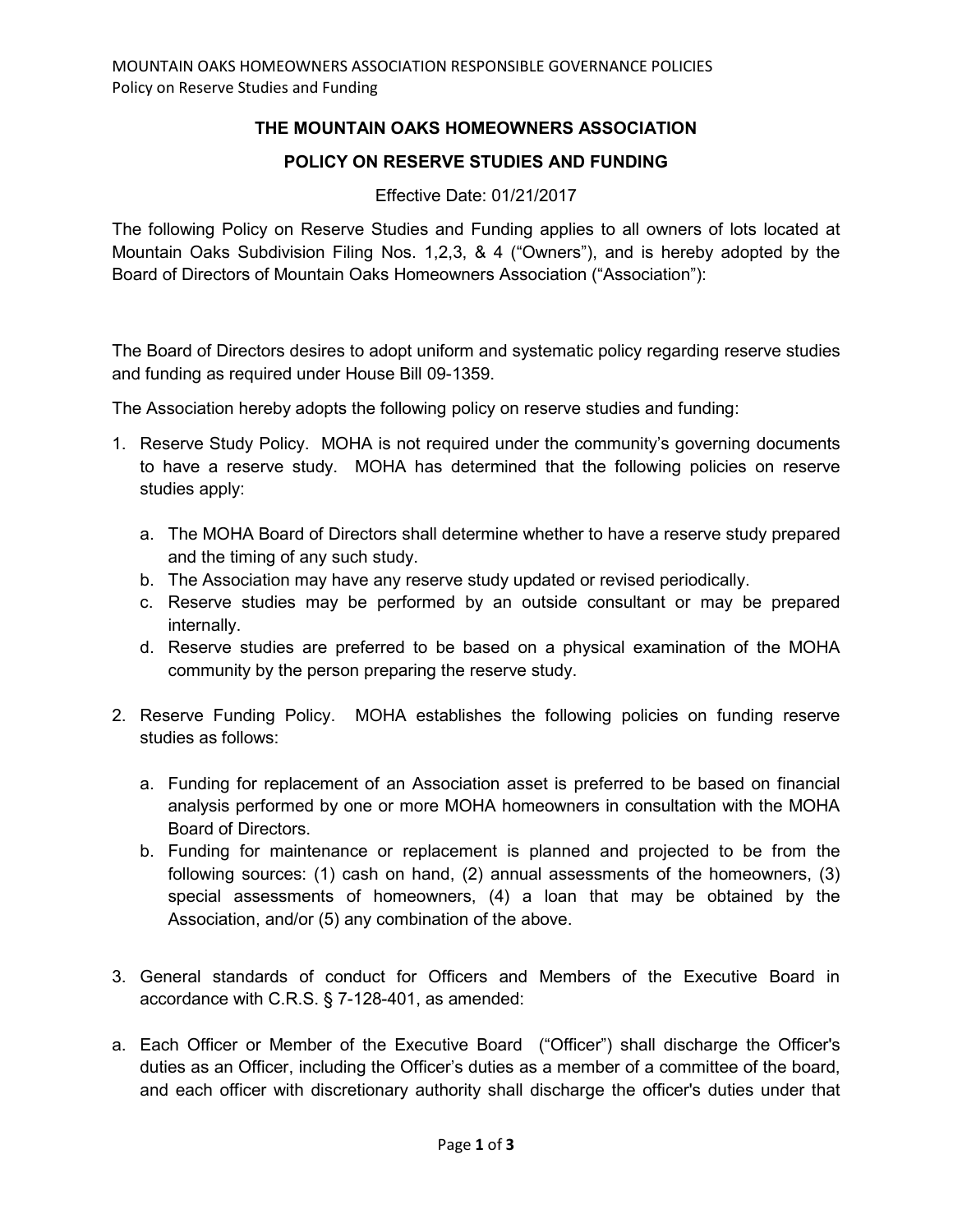authority:(1) In good faith; (2) With the care an ordinarily prudent person in a like position would exercise under similar circumstances; and (3) In a manner the Officer reasonably believes to be in the best interests of the Association.

- b. In discharging duties, an Officer is entitled to rely on information, opinions, reports, or statements, including financial statements and other financial data, if prepared or presented by:(1) One or more members or officers of the Association whom the Officer believes to be reliable and competent in the matters presented;(2) Legal counsel, a public accountant, or another person as to matters the Officer reasonably believes are within such person's professional or expert competence;(3) Religious authorities or ministers, priests, rabbis, or other persons whose position or duties in the Association, or in a religious organization with which the Association is affiliated, the Officer believes justify reliance and confidence and who the Officer believes to be reliable and competent in the matters presented; or (4) In the case of a committee of the board of directors of which the Officer is not a committee member, if the Officer reasonably believes the committee merits confidence.
- c. An Officer is not acting in good faith if the Officer has knowledge concerning the matter in question that makes reliance otherwise permitted by subsection b of this section unwarranted.
- d. An Officer is not liable as such to the Association or its members for any action taken or omitted to be taken as an Officer, as the case may be, if, in connection with such action or omission, the Officer performed the duties of the position in compliance with this section.
- e. An Officer or member, regardless of title, shall not be deemed to be a trustee with respect to the Association or with respect to any property held or administered by the Association including, without limitation, property that may be subject to restrictions imposed by the donor or transferor of such property.
- f. An Officer of the Association, in the performance of duties in that capacity, shall not have any fiduciary duty to any creditor of the Association arising only from the status as a creditor.
- g. No person shall be liable in contract or tort merely by reason of being a director, officer, or member of an Association that was suspended, declared defunct, administratively dissolved, or dissolved by operation of law, and the business or activities of which have been continued for Association purposes, with or without knowledge of the suspension, declaration, or dissolution, and the business and activities of which have not been wound up.